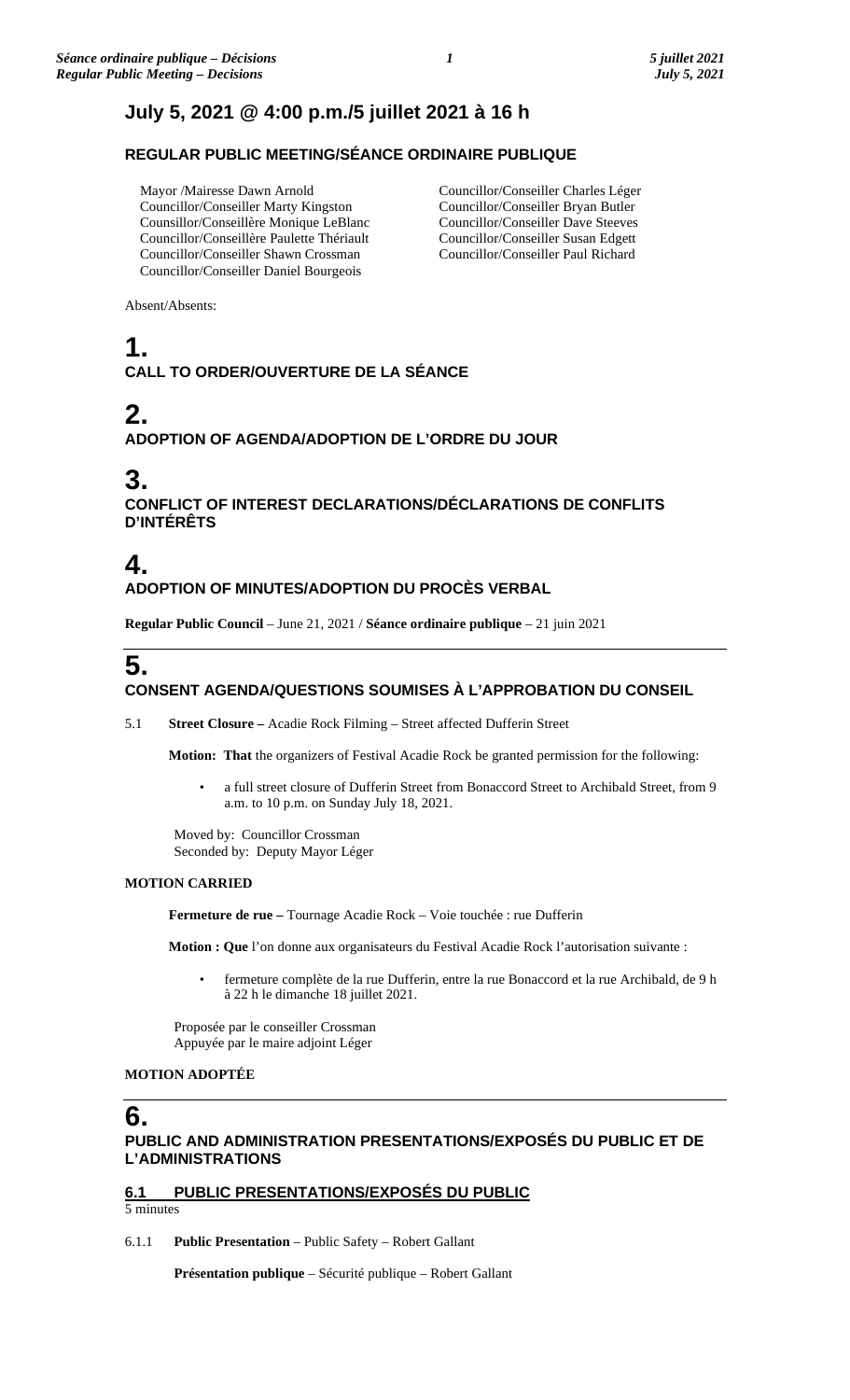### **Other Presentation/Autres présentations**

2 minutes

## **6.2 ADMINISTRATION PRESENTATIONS/EXPOSÉS DE L'ADMINISTRATION**  15 minutes

## **7.**

## **PLANNING MATTERS/QUESTIONS D'URBANISME**

7.1 **New Rezoning** – Main Street (PID 00786889) and 25 Lorentz Drive

**Motion: That** Moncton City Council proceed with the Zoning By-law amendment being By-law Z-220.13 and:

- 1) That Council give 1st reading to Zoning By-law amendment By-law Z-220.13;
- 2) That a public hearing be set for August 16, 2021; and
- 3) That By-law Z-220.13 be referred to the Planning Advisory Committee for its written views

The rezoning, if approved, should be subject to a resolution with conditions including but not limited to:

- 1. That nothing contained herein shall prohibit or in any way limit the Developer's right to apply for a variance pursuant to the provisions of the Community Planning Act;
- 2. That all uses of land pursuant to this agreement shall conform to the provisions of the City of Moncton Zoning By-law, as amended from time to time, except as otherwise provided herein.
- 3. That prior to issuance of a building permit the property owner will show the existing driveway opening on Main Street being properly closed.
- 4. Prior to occupation of the Phase 1 building, a sidewalk shall be constructed within the City right of way at the expense of the property owner from Falkland Street to Main Street.
- 5. That property owner shall enter into a subdivision agreement for the sidewalk and the relocation of the sanitary sewer prior to the issuance of the first building permit.
- 6. The sidewalk shall be designed and constructed in accordance with the Standards and Guidelines for Subdivision and to the satisfaction of the City of Moncton Design and Construction Department.
- 7. That the sidewalk be constructed prior to occupation of the Phase 1 building
- 8. That the sanitary sewer be relocated prior to start of construction of Phase 2 building.
- 9. That the relocated sewer easement be in place prior to construction of the Phase 2 building or with registration of the subdivision plan, whichever occurs first.
- 10. That all rights of way be established between the two properties prior to construction of the Phase 2 building or with registration of the subdivision plan, whichever occurs first.
- 11. That commercial activity be restricted only to the portion of the Phase 2 building that fronts Main Street
- 12. That all commercial development facing Main Street shall meet NB Regulation 2021-3 Barrier Free Design Building Code.
- 13. That the development be carried out in substantial conformance with the plan submitted as Schedule B.

Moved by: Deputy Mayor Léger Seconded by: Councillor Kingston

### **MOTION CARRIED**

**Nouvelle demande de rezonage** – rue Main (NID 00786889) et 25, promenade Lorentz

**Motion : Que** le Conseil municipal de Moncton aille de l'avant avec la modification de l'Arrêté de zonage, soit l'Arrêté Z-220.13.

- 1) Que le Conseil municipal procède à la première lecture la modification de l'Arrêté de zonage Z-220.13;
- 2) Que l'audience publique soit fixée au 16 août 2021;
- 3) Que l'Arrêté Z-220.13 soit renvoyé au Comité consultatif d'urbanisme afin d'obtenir par écrit ses avis.

Le rezonage, s'il est approuvé, doit faire l'objet d'une résolution qui comprend, entre autres, les conditions suivantes :

1. Nulle disposition de la présente n'interdit ou ne limite, d'une manière ou d'une autre, le droit du promoteur de demander une dérogation conformément aux dispositions de la *Loi sur l'urbanisme*.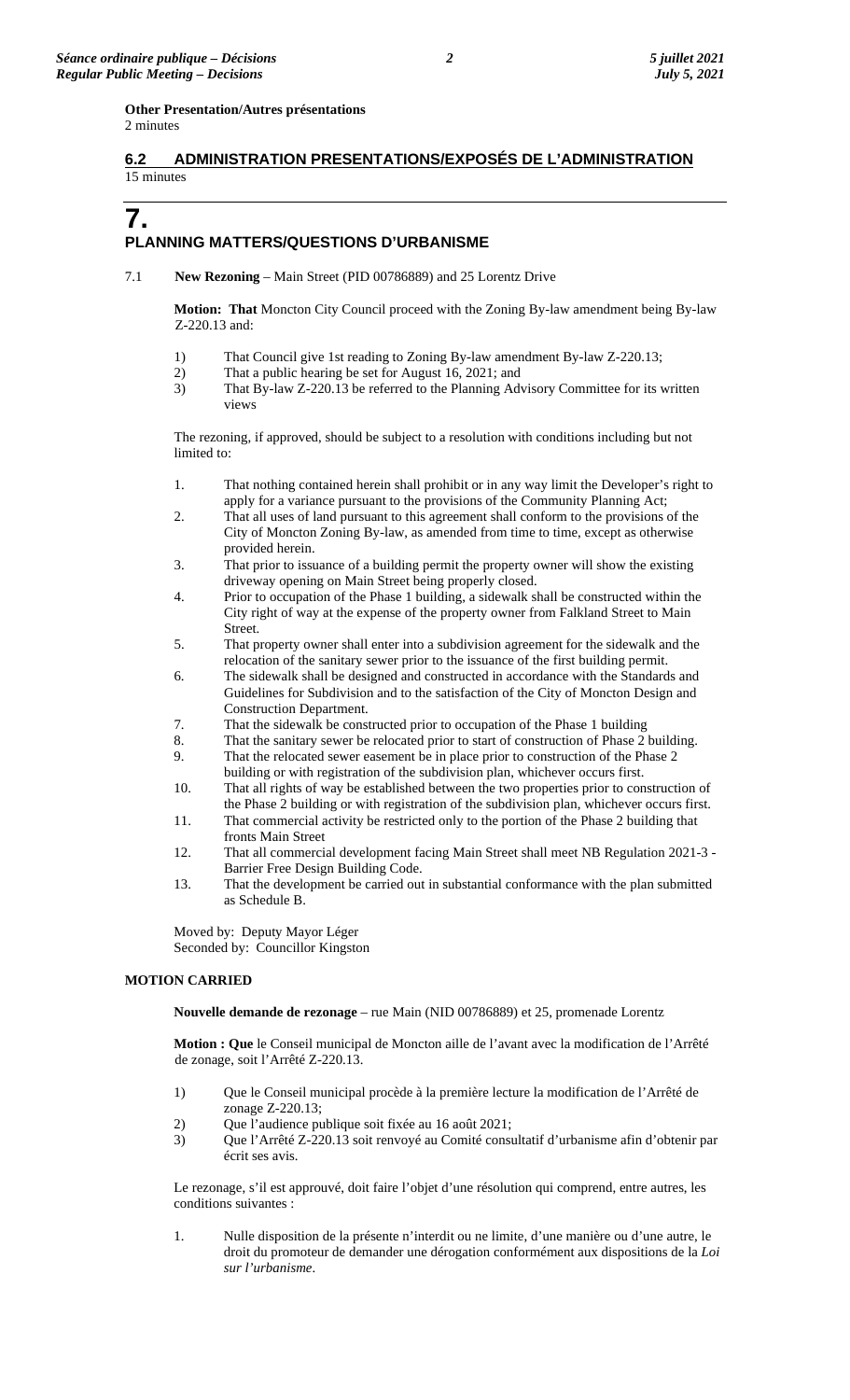- 2. Tous les aménagements conformes à cette convention doivent respecter les dispositions de l'Arrêté de zonage de la Ville de Moncton, dans sa version modifiée périodiquement, sauf indication contraire la présente.
- 3. Avant qu'on lui délivre le permis de construction, le propriétaire foncier doit démontrer que l'ouverture de l'entrée de cour existante donnant sur la rue Main est fermée en bonne et due forme.
- 4. Avant d'occuper l'immeuble de la phase 1, il faut construire dans l'emprise municipale, aux frais du propriétaire foncier, un trottoir entre la rue Falkland et la rue Main.
- 5. Le propriétaire foncier doit conclure un accord de lotissement pour le trottoir et pour la relocalisation de l'égout sanitaire avant qu'on lui délivre le premier permis de construction.
- 6. Le trottoir doit être conçu et construit conformément aux Normes et aux Lignes directrices pour le lotissement et à la satisfaction du Bureau d'ingénierie de la Ville de Moncton.
- 7. Le trottoir doit être construit avant qu'on puisse occuper l'immeuble de la phase 1.
- 8. L'égout sanitaire doit être relocalisé avant de lancer les travaux de construction de l'immeuble de la phase 2.
- 9. La servitude de l'égout relocalisé doit être aménagée avant de construire l'immeuble de la phase 2 ou au moment d'enregistrer le plan de lotissement, selon le premier terme atteint.
- 10. Toutes les emprises doivent être aménagées entre les deux propriétés avant de construire l'immeuble de la phase 2 ou au moment d'enregistrer le plan de lotissement, selon le premier terme atteint.
- 11. L'activité commerciale doit être limitée exclusivement à la partie de l'immeuble de la phase 2 donnant sur la rue Main.
- 12. Tous les aménagements commerciaux donnant sur la rue Main doivent respecter le Règlement du Nouveau-Brunswick 2021-3 (Code du bâtiment portant sur la conception sans obstacle).
- 13. Les travaux d'aménagement doivent se dérouler en respectant essentiellement le plan déposé dans l'annexe B.

Proposée par le maire adjoint Léger Appuyée par le conseiller Kingston

### **MOTION ADOPTÉE**

7.2 **New Rezoning** – portion of 1888 Mountain Road

**Motion: That** the proposed development has merit, the following is recommended:

- 1) That Council give 1st reading to Zoning By-law amendment By-law Z-220.11;
- 2) That a public hearing be set for August 16, 2021; and
- 3) That By-law Z-220.11 be referred to the Planning Advisory Committee for its written views; and

The rezoning, if approved, should be subject to a Conditional Zoning Agreement, with conditions including but not limited to:

- 1. That a revised site plan be submitted that shows the development scaled back at the rear and the north side between 27 and 33 Morningside Drive. Such site plan is to be reviewed and accepted by the Development Officer prior to the issuance of a Building and Development permit;
- 2. That despite subsections 31 (2) & (3) of the Zoning By-law, more than one main building is permitted on the subject lot
- 3. That a security deposit for the required trees and landscaping works in the amount of \$36,600.00 + HST be paid to the City prior to the issuance of a Building and Development permit. Said security shall be released upon completion of all landscaping works and inspection and acceptance thereof;
- 4. That the fence required around the perimeter of the rear portion of the lot be opaque and made of wood, PVC, or another similar quality material, but shall not be chain link;
- 5. That the fence and landscaping be installed and planted as soon as possible, weather permitting, but no later that six months after the completion of the building construction;
- 6. That the height of the storage facility not be more than one-storey;<br>7. That this rezoning approval shall expire within twenty-four (24) means That this rezoning approval shall expire within twenty-four (24) months of it coming into effect unless a building and development permit is obtained;
- 8. That all uses of land pursuant to this agreement shall conform with the provisions of the City of Moncton Zoning By-law, as amended from time to time, except as otherwise provided herein;
- 9. That nothing contained herein shall prohibit or in any way limit the Developer's right to apply for a variance pursuant to the provisions of the Community Planning Act;
- 10. Following receipt of a written request from the owner of the property or any infant thereof, the City will, from time to time, at its sole discretion, prepare and execute releases of this Agreement, provided that the Agreement no longer has effect on the property. In all cases, the Owner will pay the City's administrative fee for preparing and signing a discharge and is responsible for all other legal, registration and other expenses, whether the discharge is prepared by the City, the Owner's solicitor or another person;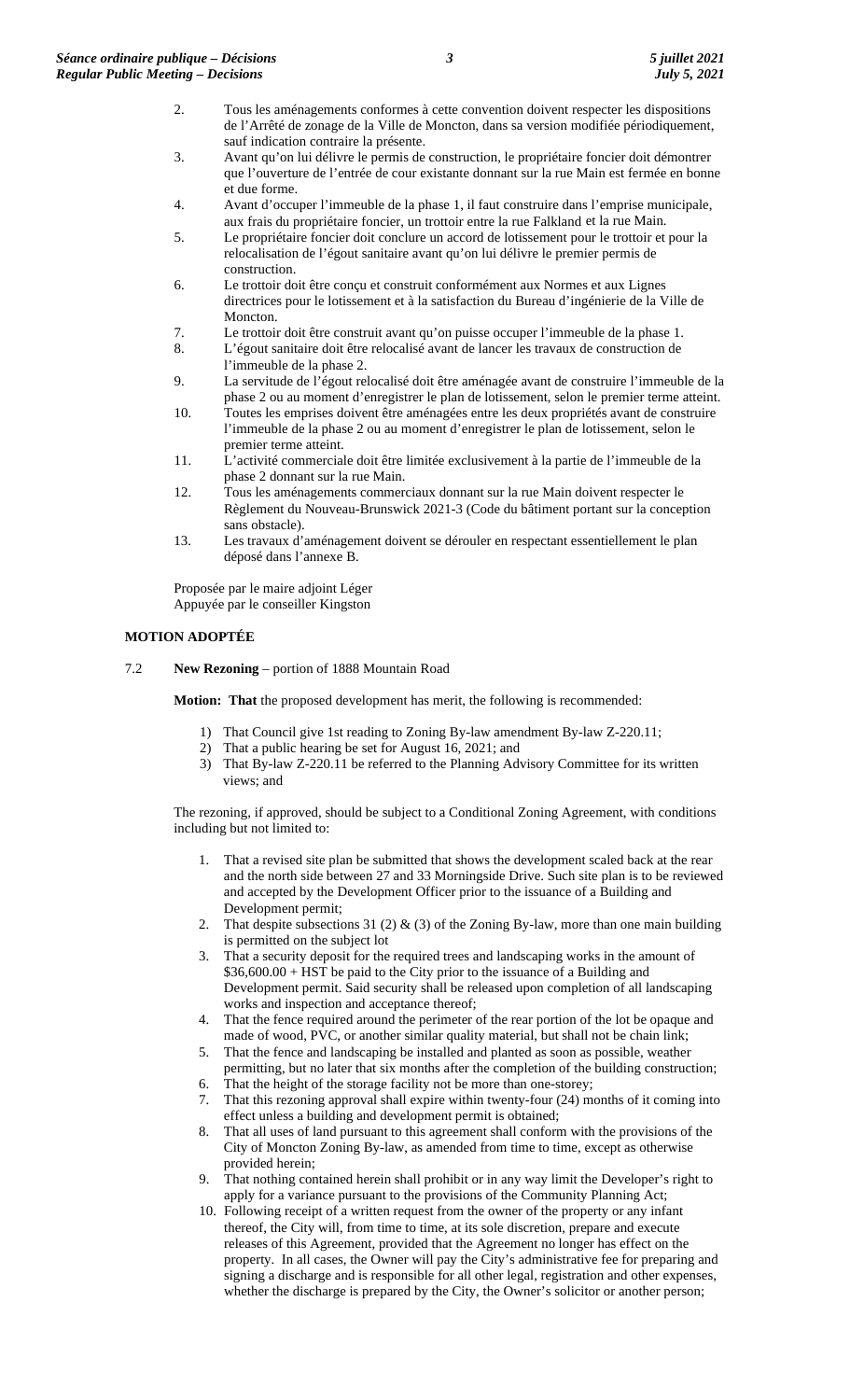- 11. The development shall be carried out in substantial conformance with the plans and drawings submitted as Schedule B; and
- 12. That the \$1,000 security deposit and by-law registry fees, be paid prior to registration.

Moved by: Councillor Butler Seconded by: Councillor Steeves

#### **MOTION CARRIED**

**Nouvelle demande de rezonage** – parcelle située au 1888, chemin Mountain

Motion : Que puisque le projet d'aménagement proposé est bien fondé, il est recommandé :

- 1) Que le Conseil municipal procède à la première lecture la modification de l'Arrêté de zonage Z-220.11;
- 2) Que l'audience publique soit fixée au 16 août 2021;
- 3) Que l'Arrêté Z-220.11 soit renvoyé au Comité consultatif d'urbanisme afin d'obtenir par écrit ses avis.

Le rezonage, s'il est approuvé, doit faire l'objet d'une entente de zonage conditionnelle, qui comprend, entre autres, les conditions suivantes :

- 1. Un plan de site révisé indiquant le projet d'aménagement dont les dimensions sont réduites à l'arrière et du côté nord entre le 27 et le 33, promenade Morningside doit être soumis. Ce plan de site doit être examiné et accepté par l'agent d'aménagement avant de délivrer le permis de construction et d'aménagement;
- 2. Sans égard aux alinéas (2) et (3) de l'article 31 de l'Arrêté de zonage, il est permis d'aménager plus d'un bâtiment principal sur le lot visé;
- 3. Le dépôt de garantie prévu pour les arbres et les travaux d'aménagement paysager obligatoires, soit la somme de 36 600 \$, TVH en sus, doit être versée à la Ville avant que soit délivré le permis de construction et d'aménagement. Ledit dépôt sera restitué à la fin des travaux d'aménagement paysager et lorsque ces travaux auront été inspectés et acceptés;
- 4. La clôture à aménager sur le périmètre de la partie arrière du lot doit être opaque et faite en bois, en PVC ou dans un autre matériau de qualité comparable, mais non en mailles losangées;
- 5. La clôture doit être installée et les travaux de paysagement doivent être réalisés le plus tôt possible, selon la météo, au plus tard six mois suivant la fin de la construction des bâtiments;
- 6. La hauteur de l'installation d'entreposage ne doit pas être supérieure à un étage;
- 7. L'approbation du rezonage arrive à expiration dans les 24 mois de la date à laquelle elle entre en vigueur, sauf si le permis de construction et d'aménagement est délivré;
- 8. Tous les aménagements du territoire conformes à cet accord doivent respecter les dispositions de l'Arrêté de zonage de la Ville de Moncton, dans sa version modifiée périodiquement, sauf dans les cas contraires prévus dans les présentes;
- 9. Nulle disposition des présentes ne doit interdire ou limiter, d'une manière ou d'une autre, le droit du promoteur de demander une dérogation conformément aux dispositions de la *Loi sur l'urbanisme*;
- 10. Suivant la réception d'une demande déposée par écrit par le propriétaire des lieux ou d'un NID dérivé, la Ville prépare et signe, périodiquement et à sa seule et entière discrétion, les versions de cette entente, à la condition que l'entente n'ait plus d'effet sur la propriété. Dans tous les cas, le propriétaire paiera les frais d'administration de la Ville pour la préparation et la signature d'une quittance et sera responsable de tous les autres frais juridiques, d'inscription et autres, que la quittance soit préparée par la Ville, par le représentant juridique du propriétaire ou par quelqu'un d'autre;
- 11. Les travaux d'aménagement doivent être réalisés en respectant essentiellement les plans et les dessins déposés dans l'annexe B;
- 12. Le dépôt de garantie de 1 000 \$ et les droits relatifs au registre des arrêtés doivent être acquittés avant l'enregistrement.

Proposée par le conseiller Butler Appuyée par le conseiller Steeves

#### **MOTION ADOPTÉE**

7.3 **Public Presentation** – Municipal Plan Amendment for PID 70463880 and a portion of PID 70463898 at the corner of Bulman Drive and Mountain Road

**Motion: That** Moncton City Council proceed with the Municipal Plan amendment being By-law Z-113.30 and the Zoning By-law amendment being By-law Z-220.6 by confirming the Public Hearing for 4:00p.m., August 16, 2021 in Council Chambers at City Hall.

Moved by: Councillor Butler Seconded by: Councillor Steeves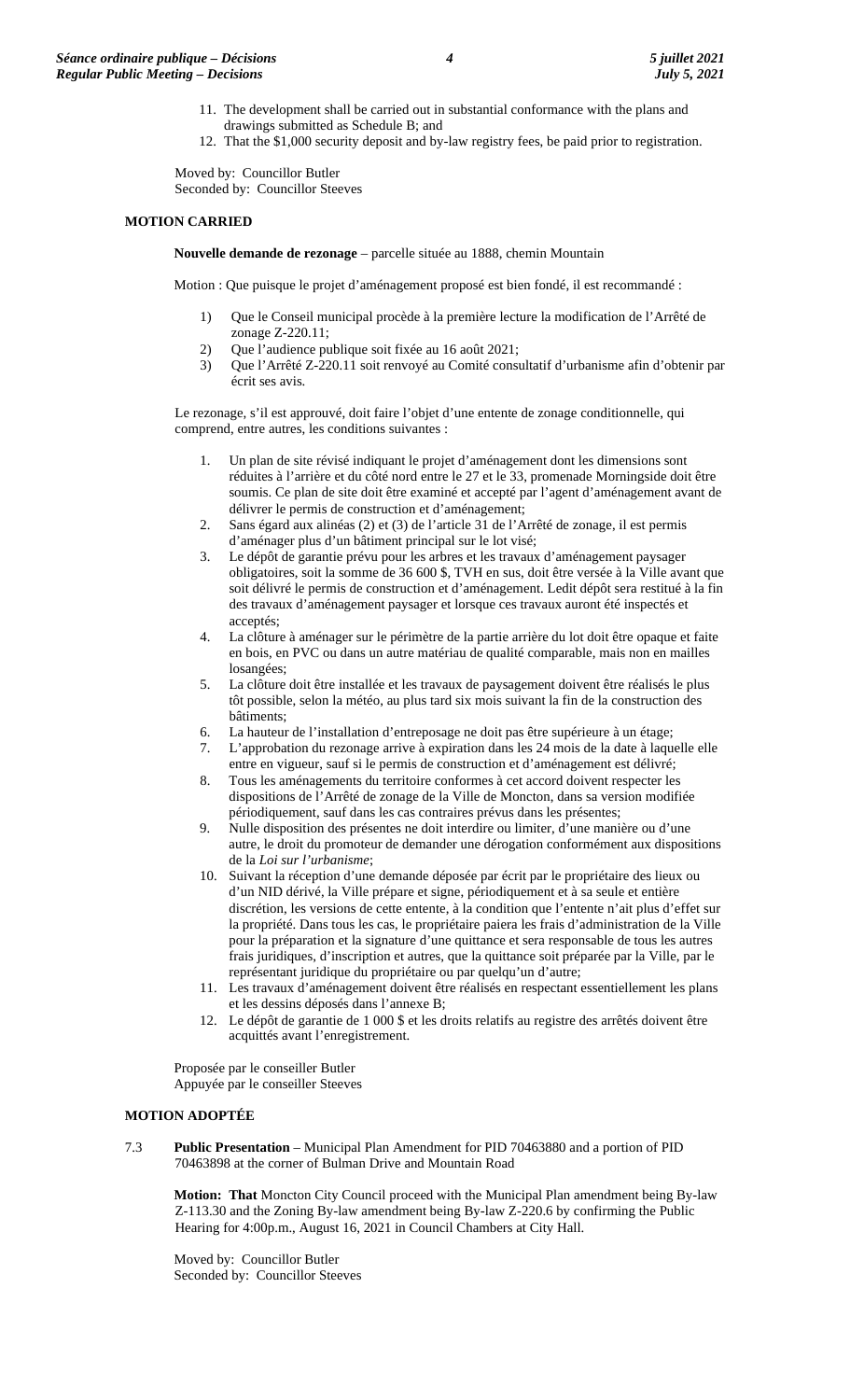#### **MOTION CARRIED**

*Councillor Thériault not present for the vote*

**Présentation publique** – Modification du Plan municipal pour le NID 70463880 et une partie du NID 70463898, situé à l'angle de la promenade Bulman et du chemin Mountain

**Motion : Que** le Conseil municipal de Moncton aille de l'avant avec le processus de modification du Plan municipal, soit l'Arrêté Z-113.30, et de modification de l'Arrêté de zonage, soit l'Arrêté Z-220.6, en confirmant que l'audience publique se tiendra à 16 h le lundi 16 août 2021 dans la salle du conseil de l'hôtel de ville.

Proposée par le conseiller Butler Appuyée par le conseiller Steeves

#### **MOTION ADOPTÉE**

*Conseillère Thériault n'était pas présente pour le vote*

## **8. STATEMENTS BY MEMBERS OF COUNCIL/EXPOSÉS DES MEMBRES DU CONSEIL**

## **9.**

## **REPORTS AND RECOMMENDATIONS FROM COMMITTEES AND PRIVATE MEETINGS/ RAPPORTS ET RECOMMANDATIONS DES COMITÉS ET RÉUNIONS À HUIS CLOS**

9.1 **Recommendation(s)** – Private Session – March 8, 2021

**Motion: That** Moncton City Council authorize the City of Moncton to enter into an Purchase and Sale Agreements with the registered owners of PIDs 70233945, 00777565 and 00777557, to purchase portions of said properties, as described above, located at the intersection of McLaughlin Drive at Hennessey Road, in the City of Moncton, New Brunswick; and that the Mayor and City Clerk be authorized to execute all documents necessary to complete the purchase transactions and to affix the Corporate Seal of the City of Moncton thereto.

Moved by: Councillor Edgett Seconded by: Councillor Richard

#### **MOTION CARRIED**

*Councillor Steeves not present for the vote*

**Recommandation(s)** – Séance à huis-clos – 8 mars 2021

**Motion : Que** le Conseil municipal de Moncton autorise la Ville à conclure une convention d'achat-vente avec les propriétaires enregistrés des NID 70233945, 00777565 et 00777557 afin d'acheter des parties desdites propriétés, à l'intersection de la promenade McLaughlin et du chemin Hennessey, sur le territoire de la Ville de Moncton au Nouveau-Brunswick; et que la mairesse et la greffière municipale soient autorisées à signer tous les documents nécessaires pour effectuer les transactions d'achat et à y apposer le sceau de la Ville de Moncton.

Proposée par la conseillère Edgett Appuyée par le conseiller Richard

#### **MOTION ADOPTÉE**

*Conseiller Steeves n'était pas présent pour le vote*

#### 9.2 **Recommendation(s)** – Private Session – April 12, 2021

**Motion: That** Moncton City Council approve the lease agreement between the Centennial Lawn Bowling Club and the City of Moncton, and that the Mayor and City Clerk be authorized to execute all necessary documents and to affix the Corporate Seal of the City of Moncton thereto.

Moved by: Deputy Mayor Léger Seconded by: Councillor LeBlanc

#### **MOTION CARRIED**

*Councillor Steeves not present for the vote*

**Recommandation(s)** – Séance à huis-clos – 12 avril 2021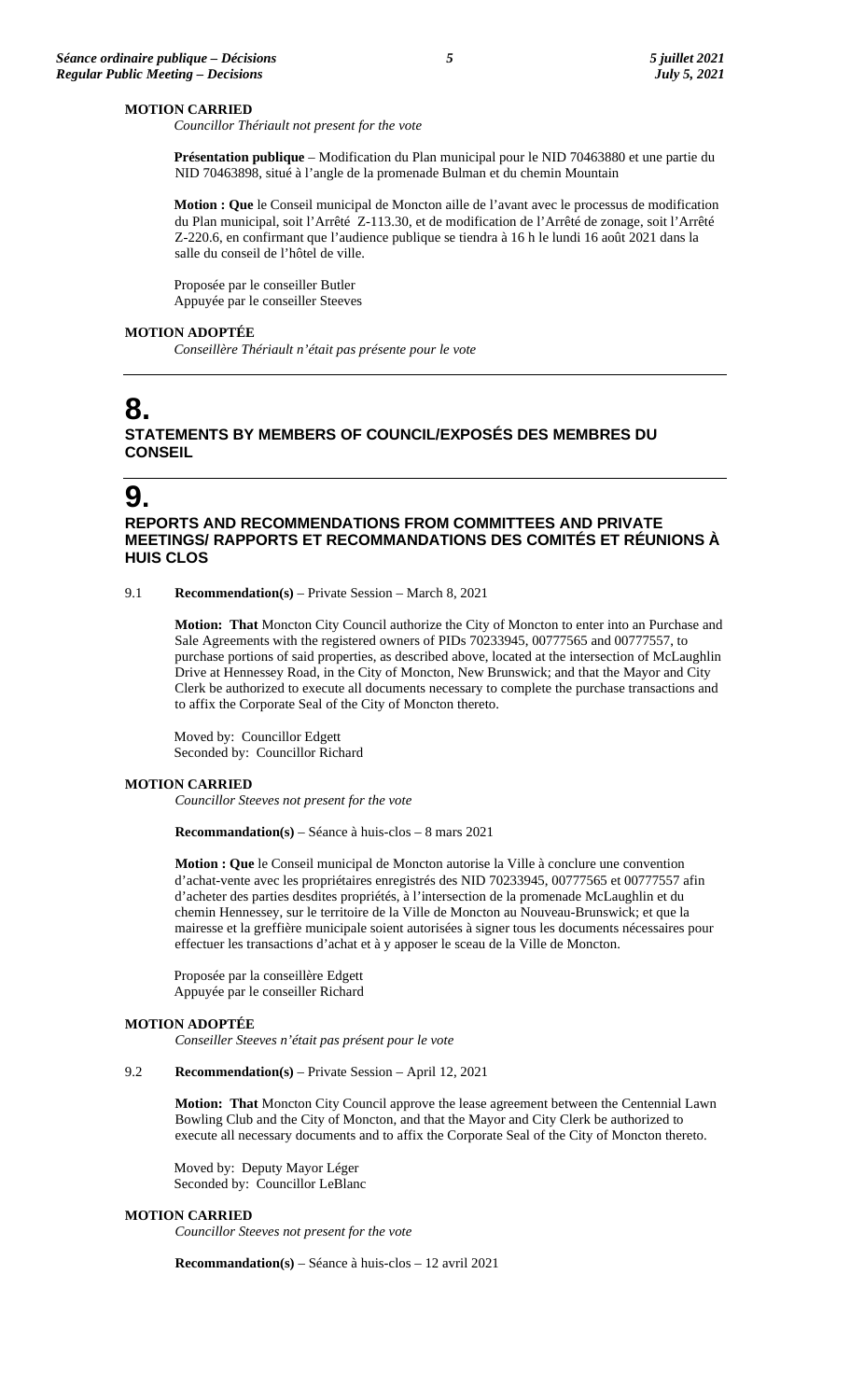**Motion : Que** le Conseil municipal de Moncton approuve le bail à conclure entre le Centennial Lawn Bowling Club et la Ville et que la mairesse et la greffière municipale soient autorisées à signer tous les documents nécessaires et à y apposer le sceau de la Ville de Moncton.

Proposée par le maire adjoint Léger Appuyée par la conseillère LeBlanc

#### **MOTION ADOPTÉE**

*Conseiller Steeves n'était pas présent pour le vote*

#### 9.3 **Recommendation(s)** – Committee of the Whole – June 28, 2021

**Motion: That** with respect to Local Governance Reform and the City's response to the Province of New Brunswick's Green Paper:

**That** Moncton City Council ratify positions as presented, including additions proposed and adopted at the Committee of the Whole meeting of June 28, 2021, that were subsequently submitted on behalf of the City of Moncton and sent to the Government of New Brunswick by the June 30, 2021 deadline, as part of its engagement process on Local Governance Reform

Moved by: Councillor Edgett Seconded by: Deputy Mayor Léger

#### **MOTION CARRIED**

*Councillor Steeves not present for the vote*

**Recommandation(s)** – Comité plénier – 28 juin 2021

**Motion : Que** relativement à la réforme de la gouvernance locale et à la réponse apportée par la Ville au Livre vert du gouvernement du Nouveau-Brunswick :

le Conseil municipal de Moncton ratifie les positions présentées, dont les passages qu'il propose d'ajouter et qui ont été adoptés à la séance du Comité plénier du 28 juin 2021, qui ont été par la suite soumis au nom de la Ville de Moncton et envoyés au gouvernement du Nouveau-Brunswick avant l'échéance du 30 juin 2021, dans le cadre de sa participation à la réforme de la gouvernance locale (mémoire ci-joint).

Proposée par la conseillère Edgett Appuyée par le maire adjoint Léger

### **MOTION ADOPTÉE**

*Conseiller Steeves n'était pas présent pour le vote*

## **10. REPORTS FROM ADMINISTRATION/ RAPPORTS DE L'ADMINISTRATION**

#### 10.1 **Tender TCS21-049** – Snow & Ice Control

**Motion : That** Moncton City Council approve that a total of five (5) pieces of equipment be retained to provide Snow and Ice Control Services for the 2021-2022 winter season, with options to extend each contract term for up to four (4) additional twelve (12) month periods if it is in the City's best interest to do so, and that Tender #TCS21-049 be awarded as follows:

| <b>Bidder</b>                          | Equipment                                              | <b>Hourly Rate</b><br>(incl. Operator & HST @<br>$15\%$ |
|----------------------------------------|--------------------------------------------------------|---------------------------------------------------------|
| <b>Birch Hill Construction</b><br>Ltd. | 2012 Cat 140M Series 3 Grader<br>Wing & Blade, 246HP   | \$322.00 / hour                                         |
| <b>Birch Hill Construction</b><br>Ltd. | 2010 John Deere 872GP Grader<br>Wing $\&$ Blade, 300HP | \$310.50 / hour                                         |
| <b>Birch Hill Construction</b><br>Ltd. | 2014 John Deere 644K Loader<br>Wing / $Plow, 224HP$    | \$258.75 / hour                                         |
| Brenco Excavation Ltd.                 | 2012 JCB 436ZX Loader Wing /<br>Plow, 183HP            | \$234.03 / hour                                         |
| A.R. Rietzel<br>Landscaping            | 2015 JCB 437Z0 Loader Wing /<br>Plow, 198 HP           | \$230.00 / hour                                         |

The horsepower, weight, condition and age of the recommended units selected will provide more productivity per hour and are considered to be the best value for the City of Moncton.

Moved by: Councillor Crossman Seconded by: Deputy Mayor Léger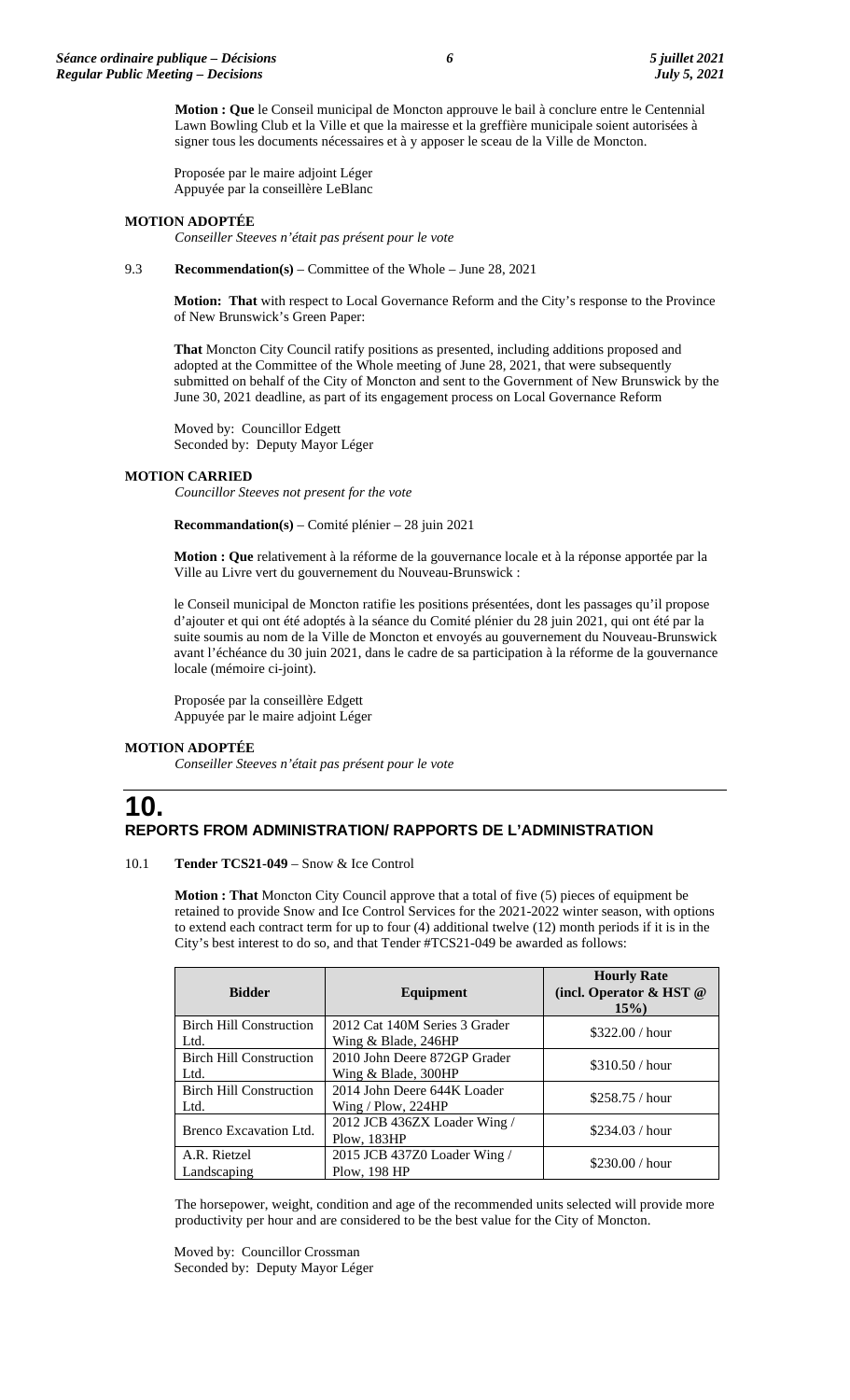#### **MOTION CARRIED**

*Councillor Steeves not present for the vote*

**Appel d'offres TCS21-049** – Déneigement et déverglaçage

**Motion : Que** le Conseil municipal de Moncton approuve un total de cinq (5) biens d'équipement auxquels la Ville fera appel pour assurer les services de déneigement et de déverglaçage pour la saison hivernale 2021-2022; les contrats seront assortis d'options permettant d'en proroger la durée pour au plus quatre (4) périodes supplémentaires de douze (12) mois chacune, si cette prorogation répond aux intérêts supérieurs de la Ville, et que les contrats de l'appel d'offres nº TCS21-049 soient attribués comme suit :

| <b>Soumissionnaires</b>                | Biens d'équipement                                                                   | Tarif horaire (opérateur et<br>TVH de 15 % inclus) |
|----------------------------------------|--------------------------------------------------------------------------------------|----------------------------------------------------|
| <b>Birch Hill Construction</b><br>Ltd. | Niveleuse 2012 Cat 140M Serie 3,<br>avec aile latérale et chasse-neige,<br>$246$ hp  | 322,00 \$ l'heure                                  |
| <b>Birch Hill Construction</b><br>Ltd. | Niveleuse 2010 John Deere 872GP,<br>avec aile latérale et chasse-neige<br>$300$ hp   | 310,50 \$ l'heure                                  |
| <b>Birch Hill Construction</b><br>Ltd. | Chargeuse 2014 John Deere 644K,<br>avec aile latérale et chasse-neige,<br>$224$ hp   | 258,75 \$ l'heure                                  |
| Brenco Excavation Ltd.                 | Chargeuse sur pneus avec aile<br>latérale et chasse-neige, 2012 JCB<br>436ZX, 183 hp | 234,03 \$ l'heure                                  |
| A.R. Rietzel<br>Landscaping            | Chargeuse sur pneus avec aile<br>latérale et chasse-neige, 2015 JCB<br>437Z0, 198 hp | 230,00 \$ l'heure                                  |

La puissance en hp, le poids, l'état et l'âge des biens d'équipement recommandés et sélectionnés permettront d'obtenir une meilleure productivité horaire et sont réputés constituer le meilleur rapport qualité-prix pour la Ville de Moncton.

Proposée par le conseiller Crossman Appuyée par le maire adjoint Léger

#### **MOTION ADOPTÉE**

*Conseiller Steeves n'était pas présent pour le vote*

10.2 **Tender TCS21-037** – Supply and Installation of Back-Up Generator (Codiac Transpo)

Item removed

**Appel d'offres TCS21-037** – Fourniture et installation d'une génératrice de secours (Codiac Transpo)

Item supprimé

### 10.3 **Quotation QP21-023** – Commercial Electrical Services and Underground Repairs

**Motion: That** Moncton City Council approve to award Section "A" (Electrical Services for Underground Repairs) of Quotation #QP21-023 to the low Bidder meeting the Terms & Conditions and Specifications set out in the Quotation, being Black and McDonald Ltd. at the unit rates specified in the firm's Quotation submission, which represents a Total Estimated Annual Contract Value of \$54,031.60, including H.S.T. @ 15%.

Furthermore, it is recommended that Section "B" (Commercial Electrical Services) of Quotation #QP21-023 be awarded to the lowest Bidder meeting the Terms & Conditions and Specifications set out in the Quotation, being Roadway Systems Ltd., at the unit rates specified in the firm's Quotation submission, which represents a Total Estimated Annual Contract Value of \$85,753.20, including H.S.T. @ 15%.

Each agreement shall be established for a one (1) year period with options to extend the agreement up to a maximum of four (4) additional twelve (12) month periods, if it is in the City's best interests to do so.

Moved by: Councillor Butler Seconded by: Deputy Mayor Léger

### **MOTION CARRIED**

*Councillor Steeves not present for the vote*

**Proposition de prix QP21-023** – Services électriques commerciaux et réparations souterraines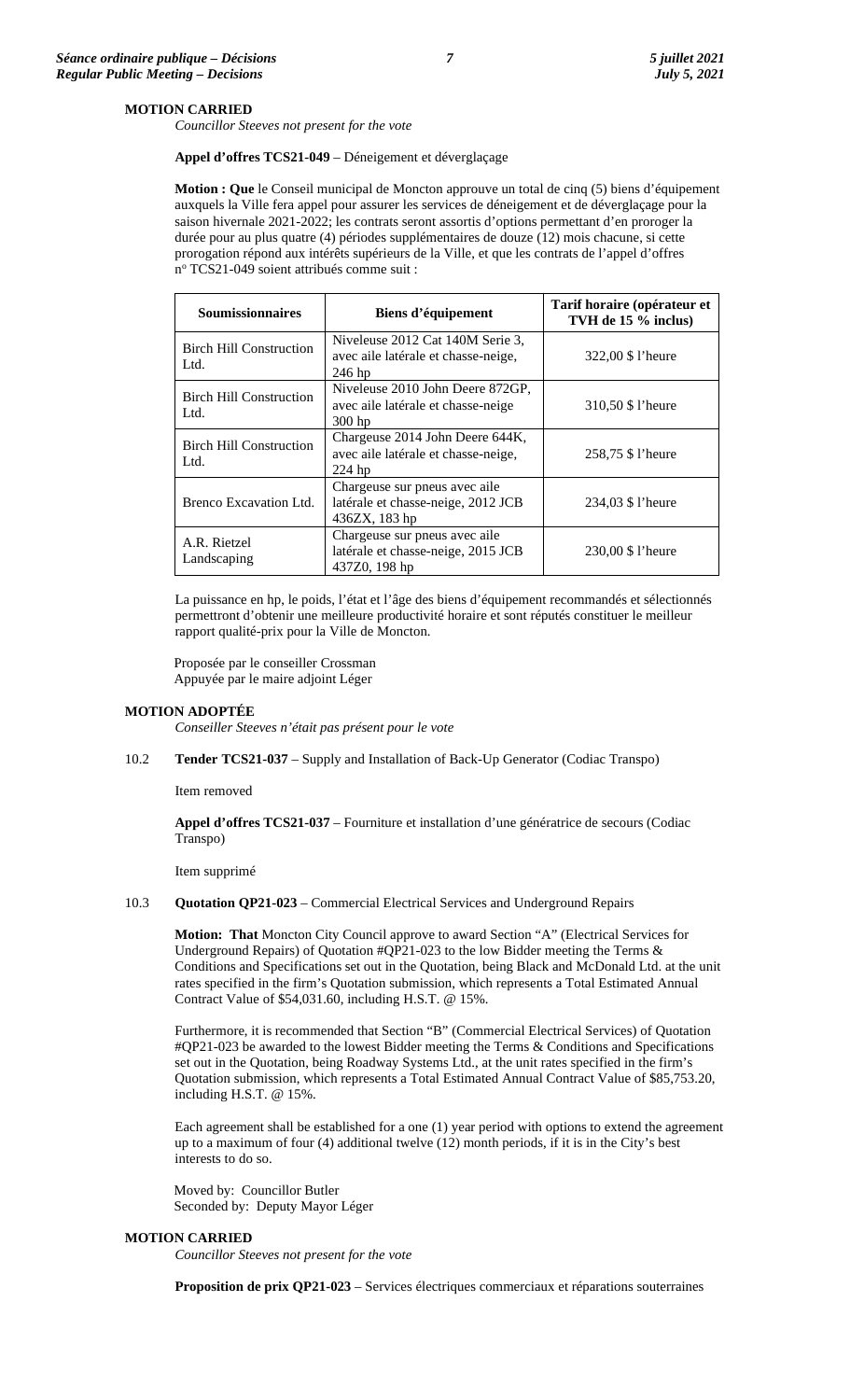**Motion : Que** le Conseil municipal de Moncton approuve l'attribution du contrat correspondant à la section A (Services électriques commerciaux et réparations souterraines) de la proposition de prix nº QP21-023 au soumissionnaire le moins-disant qui respecte les clauses et les conditions ainsi que le cahier des charges reproduits dans la proposition de prix, soit Black &McDonald, selon les tarifs unitaires précisés dans l'offre de prix de l'entreprise, ce qui représente une valeur contractuelle annuelle estimative totale de 54 031,60 \$, dont la TVH de 15 %.

Il est en outre recommandé que le contrat correspondant à la section B (Services électriques commerciaux) de la proposition de prix nº QP21-023 soit attribué au soumissionnaire le moins-disant qui respecte les clauses et les conditions ainsi que le cahier des charges reproduits dans la proposition de prix, soit Roadway Systems Ltd., selon les tarifs unitaires précisés dans l'offre de prix de l'entreprise, ce qui représente une valeur contractuelle annuelle estimative totale de 85 753,20 \$, dont la TVH de 15 %.

Chaque contrat doit être établi pour une durée d'un (1) an et doit être assorti d'options permettant de le proroger pour une durée maximum de quatre (4) périodes supplémentaires de douze (12) mois chacune, si cette prorogation répond aux intérêts supérieurs de la Ville.

Proposée par le conseiller Butler Appuyée par le maire adjoint Léger

#### **MOTION ADOPTÉE**

*Conseiller Steeves n'était pas présent pour le vote*

#### 10.4 **City Contract W21G 06CJ** – Sidewalk Renewal

**Motion: That** City Contract No. W21G 06CJ, Sidewalk Renewal, be awarded to Classic Construction (2012) Ltd. in the amount of \$937,316.13 including HST (\$849,990.86 net HST), and that the budget for the project be set at \$950,000 including net HST, engineering and contingency.

It is also recommended that a contract be drafted, and that the Mayor and City Clerk be authorized to sign said contract and affix the Corporate Seal of the City of Moncton.

Moved by: Councillor Crossman Seconded by: Councillor LeBlanc

#### **MOTION CARRIED**

*Councillor Steeves not present for the vote*

**Contrat municipal W21G 06CJ** – Renouvellement de trottoirs

**Motion** : Que le contrat municipal n° W21G 06CJ (Renouvellement de trottoirs) soit attribué à Classic Construction (2012) Ltd. pour la somme de 937 316,13 \$, dont la TVH (849 990,86 \$ avant la TVH), et que le budget du projet soit fixé à 950 000 \$, dont la TVH nette, les frais d'ingénierie et la provision pour éventualités.

Il est également recommandé qu'un contrat soit rédigé et que la mairesse et la greffière municipale soient autorisées à signer ledit contrat et à y apposer le sceau de la Ville de Moncton.

Proposée par le conseiller Crossman Appuyée par la conseillère LeBlanc

#### **MOTION ADOPTÉE**

*Conseiller Steeves n'était pas présent pour le vote*

#### 10.5 **City Contract W21C 03DA** – Manhole and Sewer Upgrades – Wheeler Boulevard (Emergency Fix)

**Motion: That** City Contract No. W21C 03DA, Manhole and Sewer Upgrades – Wheeler Boulevard, be awarded to Modern Construction (1983) Limited in the amount of \$281,577.50 including HST (\$255,344.27 net HST), and that the budget for the project be set at \$320,000 including net HST, engineering and contingency.

It is also recommended that a contract be drafted, and that the Mayor and City Clerk be authorized to sign said contract and affix the Corporate Seal of the City of Moncton.

Moved by: Deputy Mayor Léger Seconded by: Councillor Butler

#### **MOTION CARRIED**

**Contrat municipal W21C 03DA** – Mises à niveau de regards et d'égouts – boul. Wheeler (réparation d'urgence)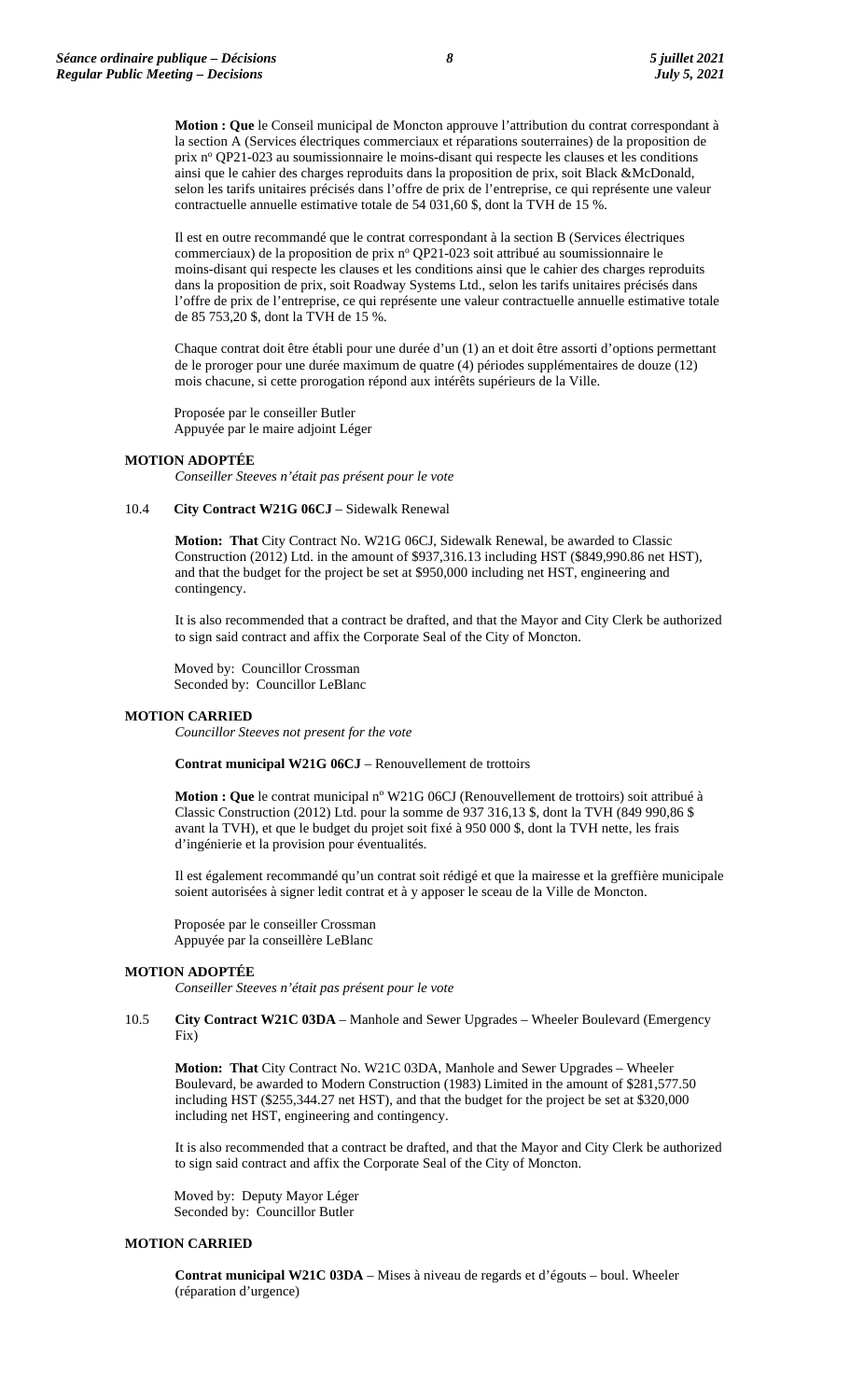**Motion : Que** le contrat municipal n° W21C 03DA (Mises à niveau de regards et d'égouts – boul. Wheeler) soit attribué à Modern Construction (1983) Limited pour la somme de 281 577,50 \$, dont la TVH (255 344,27 \$ avant la TVH), et que le budget du projet soit fixé à 320 000 \$, dont la TVH nette, les frais d'ingénierie et la provision pour éventualités.

Il est également recommandé qu'un contrat soit rédigé et que la mairesse et la greffière municipale soient autorisées à signer ledit contrat et à y apposer le sceau de la Ville de Moncton.

Proposée par le maire adjoint Léger Appuyée par le conseiller Butler

#### **MOTION ADOPTÉE**

#### 10.6 **Request for Proposal RFP21-013** – Supply of Corporate Purchasing Card Program

**Motion: That** Moncton City Council approve to award Request for Proposal # RFP21-013 -Supply of Corporate Purchasing Card Program to the Proponent having received the highest total score, being US Bank Canada, for a five (5) year period, with options to renew the agreement for up to five (5) additional one (1) year periods.

It is also recommended that the Mayor and City Clerk be authorized to sign an agreement with US Bank, and affix the Corporate Seal of the City of Moncton thereto.

Moved by: Councillor Richard Seconded by: Deputy Mayor Léger

#### **MOTION CARRIED**

*Councillor Butler not present for the vote*

**Demande de propositions RFP21-013** – Fourniture d'un programme de cartes d'achat

**Motion : Que** le Conseil municipal de Moncton approuve l'attribution du contrat de la demande de propositions nº RFP21-013 (Fourniture d'un programme de cartes d'achat) au proposant le mieux coté, soit la U.S. Banque Canada, pour une durée de cinq (5) ans et que ce contrat soit assorti d'options permettant de le proroger pour cinq (5) périodes supplémentaires d'une durée d'une (1) année chacune.

Il est également recommandé que la mairesse et la greffière municipale soient autorisées à signer un accord avec l'U.S. Banque Canada et à y apposer le sceau de la Ville de Moncton.

Proposée par le conseiller Richard Appuyée par le maire adjoint Léger

#### **MOTION ADOPTÉE**

*Conseiller Butler n'était pas présent pour le vote*

10.7 **Motion** – Public Safety – Councillor Daniel Bourgeois

WHEREAS public safety – the protection of life and property – is the most important public service provided by the City of Moncton and the only compulsory service required of municipalities;

WHEREAS the City of Moncton's crime index has increased significantly over the past two years, even if most observers admit that the data should be higher because many infractions are not reported;

WHEREAS most of the incidents committed are of such a minor nature that the RCMP at the service of the City of Moncton does not have sufficient resources to resolve the incidents expeditiously and effectively;

WHEREAS the 8 Community Police Officers hired recently by the City of Moncton do not have the proper authority to prevent and resolve criminal incidents as expeditiously and effectively as they should be;

WHEREAS many citizens throughout the City have been victimized by the increase in minor infractions and have expressed a need for an immediate resolution;

AND WHEREAS public safety, notably the crime increase, was the most important issue identified by the Chamber of Commerce and the majority of citizens and candidates during the 2021 municipal elections;

BE IT THEREFORE RESOLVED that Council appoint a Liaison Councillor on public safety with a mandate to (a) consult key public safety and social inclusion organisations in the City to establish the most effective actions required to reduce criminal incidents expeditiously and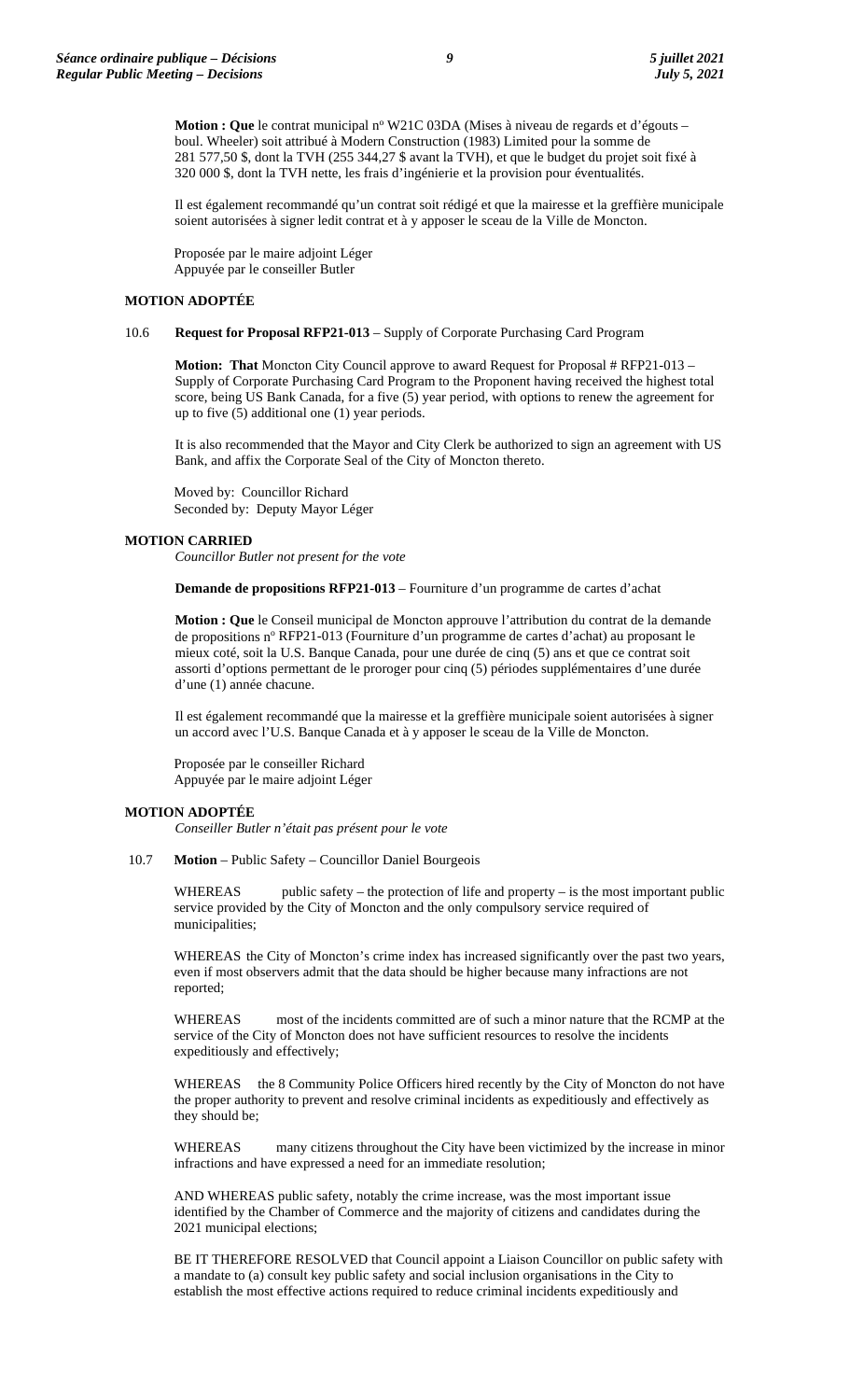effectively, and (b) submit a report to Council no later than July 31, 2021, proposing the immediate and long-term actions the City should take.

Moved by: Councillor Bourgeois Seconded by: Councillor Butler

#### **MOTION FAILED**

**Nay :** *Councillor Edgett Councillor Steeves Councillor Kingston Councillor LeBlanc Councillor Léger Councillor Thériault Mayor Arnold*

**Motion** – Sécurité publique – Daniel Bourgeois, conseiller

ATTENDU QUE la sécurité publique – la protection de la vie et des biens – est le plus important service public fourni par la Ville de Moncton et le seul service imposé aux municipalités;

ATTENDU QUE l'index des infractions criminelles dans la Ville de Moncton a augmenté au cours des deux dernières années de façon significative, malgré le fait que la plupart des observateurs sont d'avis que les données sont en réalité plus élevées parce que de nombreuses infractions ne sont pas reportées;

ATTENDU QUE la plupart des crimes commis sont de nature si mineure que la GRC au service de la Ville de Moncton n'a pas assez de ressources pour les résoudre de manière rapide et efficace;

ATTENDU QUE les huit agents de police communautaire embauchés par la Ville récemment n'ont pas les pouvoirs requis pour prévenir et résoudre les incidents criminels mineurs aussi rapidement et efficacement qu'ils devraient pouvoir le faire;

ATTENDU QUE les citoyens et les citoyennes ont subi les effets néfastes de l'augmentation du nombre d'infractions criminelles mineures et ont exprimé le vœu d'une résolution immédiate de l'enjeu;

ATTENDU QUE la sécurité publique, notamment l'augmentation de crimes mineurs, est l'enjeu le plus important exprimé par la Chambre de commerce et la majorité des citoyens et citoyennes et des candidats et candidates lors de la campagne électorale municipale de 2021;

IL EST PAR CONSÉQUENT RÉSOLU QUE le Conseil municipal nomme un conseiller de liaison sur la sécurité publique ayant pour mandat de (a) consulter les principales organisations locales sur la sécurité publique et l'inclusion sociale dans le but de déterminer les actions les plus probantes pour réduire les incidences criminelles de façon rapide et efficace et (b) soumettre au Conseil, au plus tard le 31 juillet 2021, un rapport proposant les interventions immédiates et à long terme que la Ville devrait entreprendre.

Proposé par le conseiller Bourgeois Appuyé par le conseiller Butler

#### **MOTION REJETÉE**

*Contre : Conseillère Edgett Conseiller Steeves Conseiller Kingston Conseillère LeBlanc Conseiller Léger Conseillère Thériault Mairesse Arnold*

## **11. READING OF BY-LAWS/LECTURE D'ARRÊTÉS MUNICIPAUX**

11.1 **A By-Law** in Amendment of the City of Moncton Zoning By-Law, being By-Law Z-220.13 – Main St/Lorentz Dr. – *First Reading (subject to approval of item 7.1)*

**Arrêté** portant modification de l'arrêté de zonage de la Ville de Moncton, soit l'arrrêté Z-220.13 – rue Main/prom. Lorentz – *Première lecture (Sous réserve de l'approbation du point 7.1)*

11.2 **A By-Law** in Amendment of the City of Moncton Zoning By-Law, being By-Law Z-220.11 – 1888 Mountain Rd. – *First Reading (subject to approval of item 7.2)*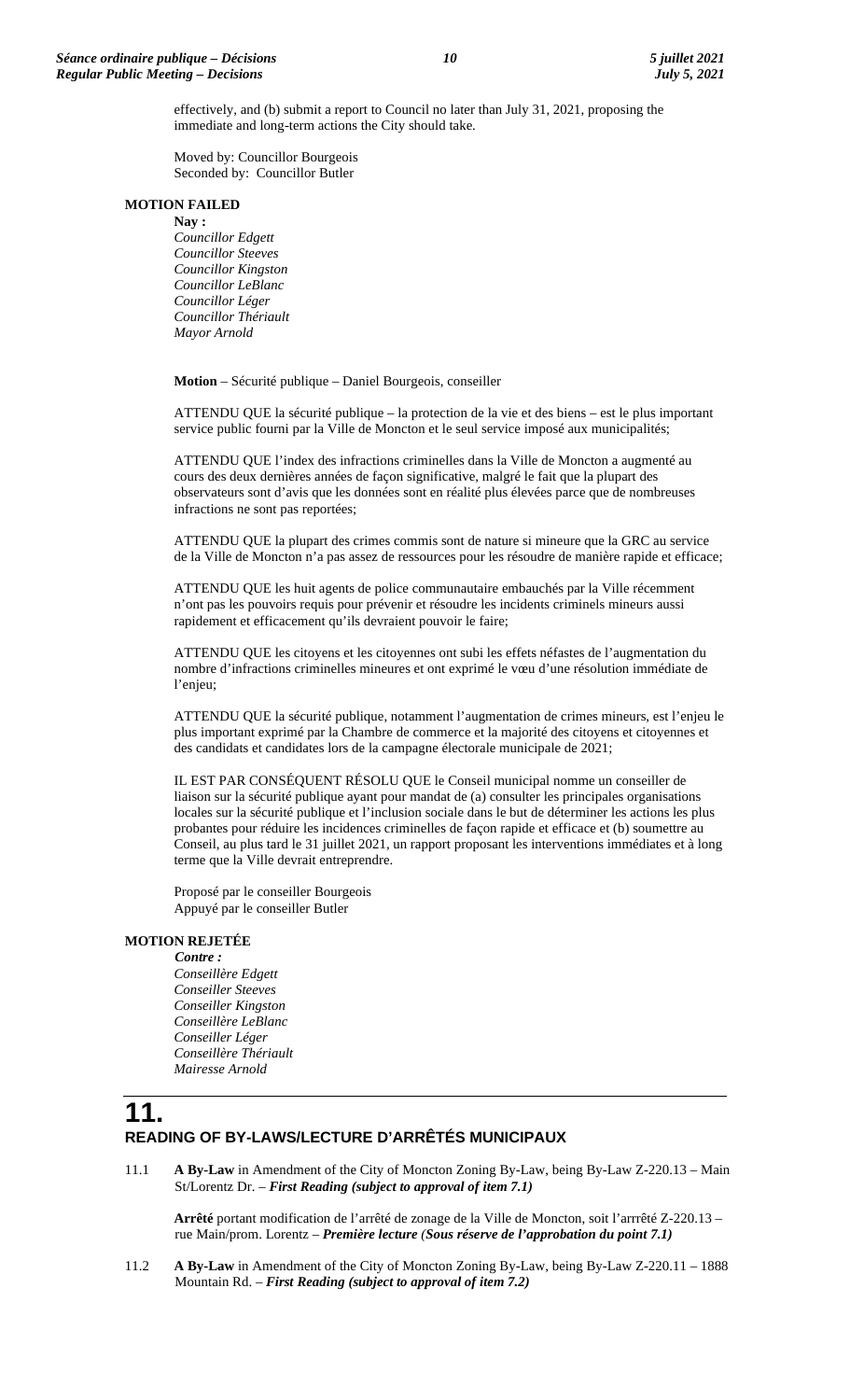**Arrêté** portant modification de l'arrêté de zonage de la Ville de Moncton, soit l'arrrêté Z-220.11 – 1888, chemin Mountain – *Première lecture (Sous réserve de l'approbation du point 7.2)*

11.3 **A By-Law** Relating to Fire Protection in The City of Moncton, being by-law H-621 – *Second and Third Readings*

Item removed

**Arrêté** concernant la protection contre les incendies dans la ville de Moncton, soit l'Arrêté H-621 – *Deuxième et troisième lectures*

Item supprimé

## **12. NOTICES MOTIONS AND RESOLUTIONS/AVIS DE MOTIONS ET RÉSOLUTIONS**

12.1 **Resolution** –By-Law Officer

#### **BY-LAW ENFORCEMENT OFFICER**

**WHEREAS** by virtue of the *Local Governance Act*, S.N.B. 2017, c. 18, and all applicable regulations adopted under it, and the *Police Act*, S.N.B., 1977, c. P-9.2, Council may appoint bylaw enforcement officers for the local government, and a by-law enforcement officer has the powers and immunities of a police officer for the purposes of enforcing the by-laws of the municipality for which he or she is appointed as are stipulated in the appointment, but has in no other regard the powers or immunities of a police officer;

#### **INSPECTIONS**

**AND WHEREAS** by virtue of Section 144 of the *Local Governance Act*, if the *Local Governance Act,* any other Act or a by-law of Council authorizes an inspection or requires anything to be inspected by a local government, a by-law enforcement officer may, after giving reasonable notice to the owner or occupant of the land, building or other structure, inter alia, enter the land, building or other structure at any reasonable time, and carry out the inspection;

# **PROCEEDINGS, ORDERS AND NOTICES**<br>**AND WHEREAS** by virtue of Subsection

by virtue of Subsection 150(1) of the *Local Governance Act*, Council may designate any person in whose name proceedings for an offence under a by-law, including but not limited to Informations, may be laid or commenced;

**AND WHEREAS** by virtue of the *Local Governance Act* and any other Act or a by-law of Council, a by-law enforcement officer may be authorized by Council to issue Notices, Orders and Demands and any other similar documents, as prescribed by and provided for in the *Local Governance Act* and any other Act or a by-law of Council;

**NOW THEREFORE BE IT RESOLVED THAT Ian Duplessis, Adam Spencer, Isabelle Alouane, Christopher Richard, Nick LeBlanc** and **Dylan Dougan** be appointed By-Law Enforcement Officers for the City of Moncton, and that they be authorized to enforce any by-law, or any applicable Act and regulation, and any amendments thereto;

### **BE IT FURTHER RESOLVED THAT Ian Duplessis, Adam Spencer, Isabelle Alouane,**

**Christopher Richard, Nick LeBlanc** and **Dylan Dougan** be authorized to carry out any inspection, enter any land, building, premises, other structure and dwelling or dwelling unit, and take any such action, exercise such power and perform such duty as they may deem necessary, and as may be set out in any by-law, or any applicable Act and regulation, and any amendments thereto, to enforce any provisions of any by-law, and any applicable Act and regulation, and any amendments thereto; and,

**BE IT FURTHER RESOLVED THAT Ian Duplessis, Adam Spencer, Isabelle Alouane, Christopher Richard, Nick LeBlanc** and **Dylan Dougan** be authorized to act for and on Council's behalf, and are hereby designated and authorized as persons in whose name Informations, and any other proceedings, may be laid or commenced for an offence under any bylaw, or any applicable Act and regulation pursuant to the sections noted in the Acts referenced above; and designated and authorized to issue Notices, Orders and Demands and any other similar documents, as prescribed by and provided for in the *Local Governance Act* and any other Act or a by-law of Council.

Moved by: Councillor Thériaullt Seconded by: Councillor Edgett

#### **MOTION CARRIED**

**Résolution** – Agents d'exécution des arrêtés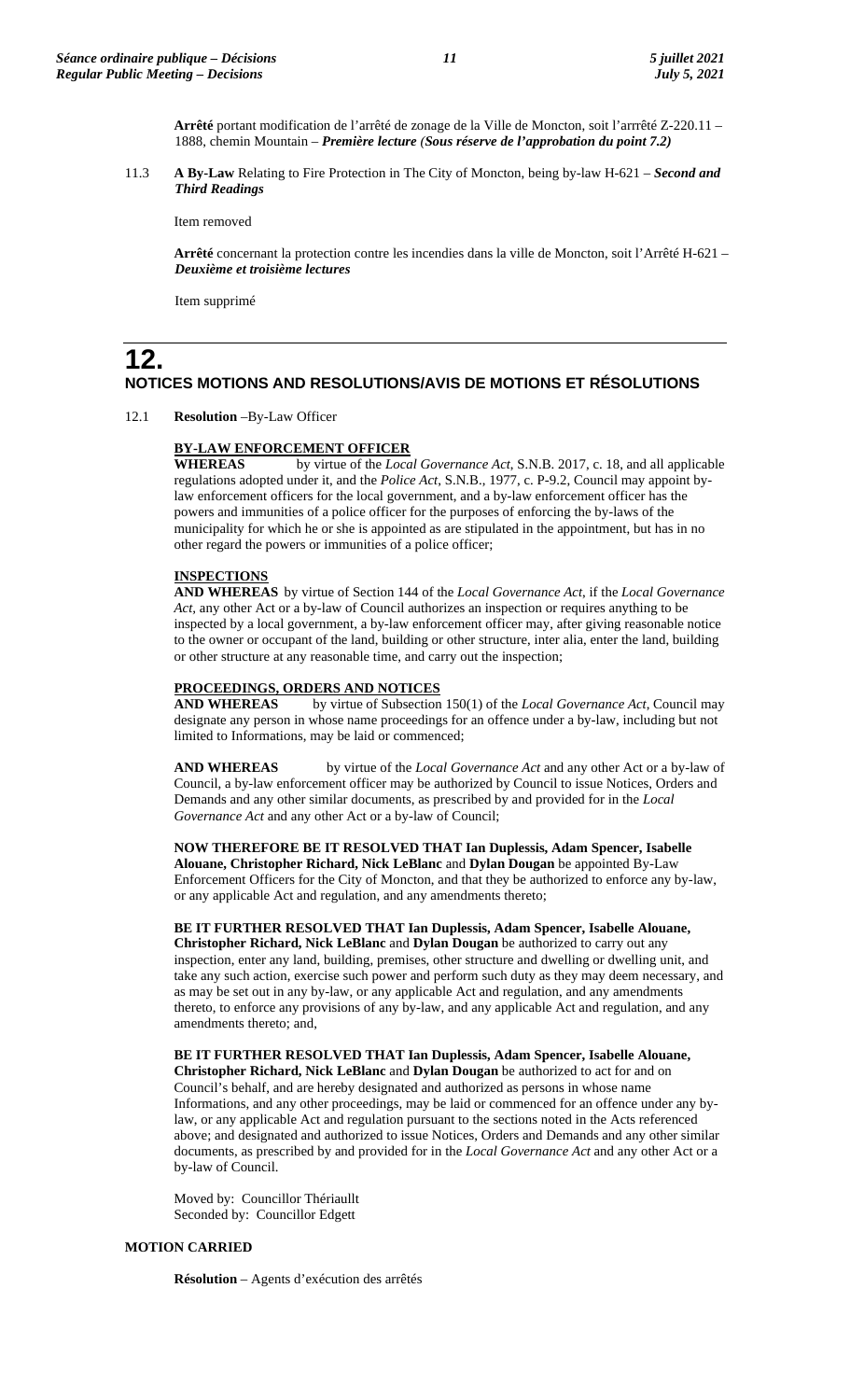#### **AGENT D'EXÉCUTION DES ARRÊTÉS**

**ATTENDU QU**'en vertu de la *Loi sur la gouvernance locale* (L.N.-B. 2017, ch. 18) et de tous les règlements d'application en vigueur adoptés en vertu de cette loi, et de la *Loi sur la police* (L.N.-B. 1977, ch. P-9.2), le Conseil municipal peut désigner les agents d'exécution des arrêtés pour la municipalité et que l'agent de l'exécution des arrêtés a les pouvoirs et l'immunité d'un agent de police pour exécuter les arrêtés de la municipalité pour laquelle il est nommé selon les modalités précisées dans l'acte de nomination, sans toutefois être investi de ces pouvoirs et de cette immunité par ailleurs;

#### **INSPECTIONS**

**ET ATTENDU QU**'en vertu de l'article 144 de la *Loi sur la gouvernance locale*, si cette Loi, toute autre loi ou un arrêté municipal autorise une inspection ou exige que l'Administration locale inspecte quoi que ce soit, un agent d'exécution des arrêtés peut, après avoir donné un avis raisonnable au propriétaire ou à l'occupant des terrains, des bâtiments ou des autres structures, entre autres, avoir accès, à toute heure raisonnable, à ces terrains, à ces bâtiments ou à ces autres infrastructures et en faire l'inspection;

#### **INSTANCES, ORDONNANCES ET AVIS**

**ET ATTENDU QU**'en vertu du paragraphe 150(1) de la *Loi sur la gouvernance locale*, le Conseil peut désigner toute personne au nom de laquelle des instances pour des infractions en vertu d'un arrêté, y compris, sans toutefois s'y limiter, des dénonciations, peuvent être déposées ou entamées;

**ET ATTENDU QU**'en vertu de la *Loi sur la gouvernance locale* et de toute autre loi ou d'un arrêté municipal, un agent d'exécution des arrêtés peut être autorisé par le Conseil municipal à rendre des avis et des ordonnances et à déposer des demandes formelles et tous les documents assimilés, selon les modalités prescrites par la *Loi sur la gouvernance locale* et prévues dans cette loi et dans toute autre loi ou dans un arrêté municipal;

**IL EST PAR CONSÉQUENT RÉSOLU QUE Ian Duplessis, Adam Spencer, Isabelle Alouane, Christopher Richard, Nick LeBlanc et Dylan Dougan** soient nommés à titre d'agents chargés de l'exécution des arrêtés de la Ville de Moncton et qu'ils soient autorisés à faire appliquer les arrêtés ou l'ensemble des lois et des règlements applicables, ainsi que toutes les modifications qui y sont apportées;

**IL EST EN OUTRE RÉSOLU QUE Ian Duplessis, Adam Spencer, Isabelle Alouane, Christopher Richard, Nick LeBlanc et Dylan Dougan** soient autorisés à procéder à l'inspection des terrains, bâtiments, locaux et autres structures et habitations ou logements et à prendre les mesures, à exercer les pouvoirs et à s'acquitter des fonctions qu'ils peuvent juger nécessaires, selon les modalités indiquées dans les arrêtés, ou dans l'ensemble des lois et des règlements d'application en vigueur, ainsi que dans toutes leurs versions modifiées, afin de faire appliquer les dispositions des arrêtés, ainsi que de l'ensemble des lois et des règlements d'application en vigueur et de leurs versions modifiées;

**Il EST EN OUTRE RÉSOLU QUE Ian Duplessis, Adam Spencer, Isabelle Alouane, Christopher Richard, Nick LeBlanc et Dylan Dougan** soient autorisés à intervenir au nom du Conseil municipal et soient par la présente désignés pour et autorisés à intervenir à titre de personnes au nom desquelles des dénonciations et d'autres instances peuvent être déposées ou entamées pour des infractions en vertu d'un arrêté, ou encore d'une loi et d'un règlement d'application en vigueur en vertu des articles des lois visées ci-dessus, qu'ils soient désignés pour et autorisés à rendre des avis et des ordonnances et à déposer des demandes formelles et tous les autres documents assimilés selon les modalités prescrites et prévues dans la *Loi sur la gouvernance locale* et dans toute autre loi ou dans un arrêté municipal.

Proposée par la conseillère Thériault Appuyée par la conseillère Edgett

#### **MOTION ADOPTÉE**

12.2 **Notice of Motion** – Motion to Eliminate Section XV of the By-Law Concerning the Deliberations of Moncton City Council and Its Committees (By-Law A-418)

| Whereas | City Council is the supreme authority of the Corporation and is made up of<br>eleven members elected by the other citizens of the City to make decisions by<br>virtue of the enabling laws and powers bestowed to it and in conformity to the<br>needs and wishes of its citizens, to whom Council is accountable; |
|---------|--------------------------------------------------------------------------------------------------------------------------------------------------------------------------------------------------------------------------------------------------------------------------------------------------------------------|
| Whereas | City Council adopted a by-law to frame and facilitate its decision-making, e.g.<br>By-law A-418 respecting the proceedings of Moncton City Council and<br>committee meetings;                                                                                                                                      |
| Whereas | By-law A-418 contains one section (XV) that forces members of Council to<br>present a notice of motion that prohibits Council from deliberating said motion<br>before the subsequent meeting, which can delay the decision for one month in<br>certain cases:                                                      |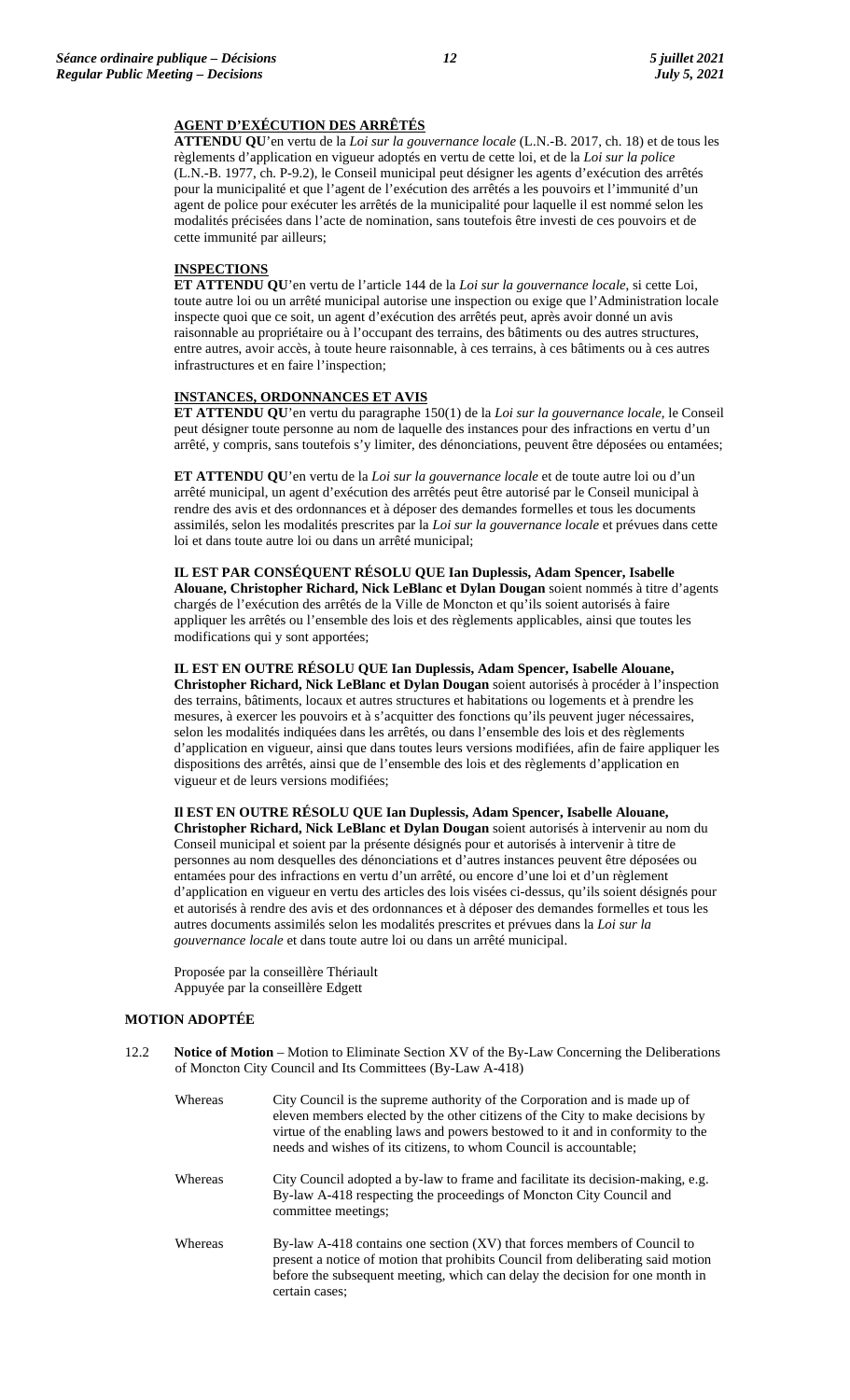| Whereas | Council must on occasion make time-sensitive decisions on urgent matters, as<br>was the case of the motion on public safety, which could only be discussed by<br>Council on July 5, 2021, nine weeks after the election of the new Council;                    |
|---------|----------------------------------------------------------------------------------------------------------------------------------------------------------------------------------------------------------------------------------------------------------------|
| Whereas | the reason provided to justify this restriction of the power vested to elected<br>members of Council is to provide employees time to analyze the wisdom of<br>motions and to provide advice to Council, even when motions are purely of a<br>political nature; |
| Whereas | City employees do not have to provide Council a similar notice before<br>submitting to Council their recommendations on issues that can arise at any time;                                                                                                     |
| Whereas | Council may table any motion submitted at any time if it is of the opinion that<br>more information is required or for any other reason that the majority deems<br>worthy;                                                                                     |
|         | $\mathbf{r}$ , a c and $\mathbf{r}$ and $\mathbf{r}$ and $\mathbf{r}$ and $\mathbf{r}$ and $\mathbf{r}$ and $\mathbf{r}$ and $\mathbf{r}$                                                                                                                      |

It is therefore resolved that Council eliminate Part XV from By-law A-418 as soon as possible.

It is further resolved that Council ask its Enhancing Democracy Committee to review By-law A-418, notably section 56 that gives the Mayor the power to limit the time and the number of times that a member of Council may speak on the same motion or matter, without any objective criteria, as well as all other by-laws that reduce the supreme power of members of Council in the performance of their representative and democratic responsibilities.

Moved by: Councillor Daniel Bourgeois Seconded by: Councillor Shawn Crossman

**Avis de motion** – Motion pour supprimer la section XV de l'arrêté A-418 concernant les délibérations du conseil municipal de Moncton et les réunions des comités

- Attendu que le Conseil municipal est l'autorité suprême de la municipalité et est composé de onze membres élus par les citoyens et citoyennes de la Ville pour prendre des décisions en vertu des lois et des pouvoirs confères et en conformité aux besoins et vœux exprimés par les citoyens et les citoyennes, à qui il est imputable;
- Attendu que le Conseil municipal a adopté un arrêté pour encadrer et faciliter sa prise de décision, c'est-à-dire l'Arrêté A-418 concernant les délibérations du Conseil et les réunions des comités;
- Attendu que l'Arrêté comprend une section (XV) qui oblige les membres du Conseil à présenter un avis de motion et interdit au Conseil de délibérer ladite motion avant la réunion subséquente, ce qui peut retarder la décision pendant un mois dans certains cas;
- Attendu que le Conseil municipal doit parfois prendre des décisions plus pressantes sur des enjeux urgents, comme ce fut le cas lors de la motion sur la sécurité publique, qui n'a pu être discutée par le Conseil que le 5 juillet 2021, soit neuf semaines après l'élection du Conseil;
- Attendu que la raison d'être évoquée pour justifier cette restriction du pouvoir des membres élus du Conseil est de donner l'occasion aux employés d'analyser la sagesse de la motion et de donner leur avis au Conseil, même s'il s'agit de motions purement politiques;
- Attendu que les employés n'ont aucunement besoin de donner un avis préalable au Conseil avant de soumettre leurs recommandations sur des enjeux qui arrivent souvent inopinément;
- Attendu que le Conseil municipal peut toujours mettre de côté une motion soumise à brûlepourpoint pour manque de renseignement ou pour toute autre raison que la majorité juge valable:

Il est résolu que le Conseil élimine la partie XV de l'Arrêté A-418 dans les plus brefs délais.

Il est également résolu que le Conseil municipal demande au Comité de promotion de la démocratie de réviser l'Arrêté A-418, notamment l'article 56 qui accorde au maire le pouvoir de limiter le temps de parole d'un membre du Conseil et le nombre de fois qu'il peut prendre la parole relativement à une même motion ou question, sans aucun critère objectif, ainsi que tout autre arrêté qui réduirait le pouvoir suprême des membres du Conseil municipal dans la performance de leurs responsabilités représentatives et démocratiques.

Proposée par le conseiller Daniel Bourgeois Appuyée par le conseiller Shawn Crossman